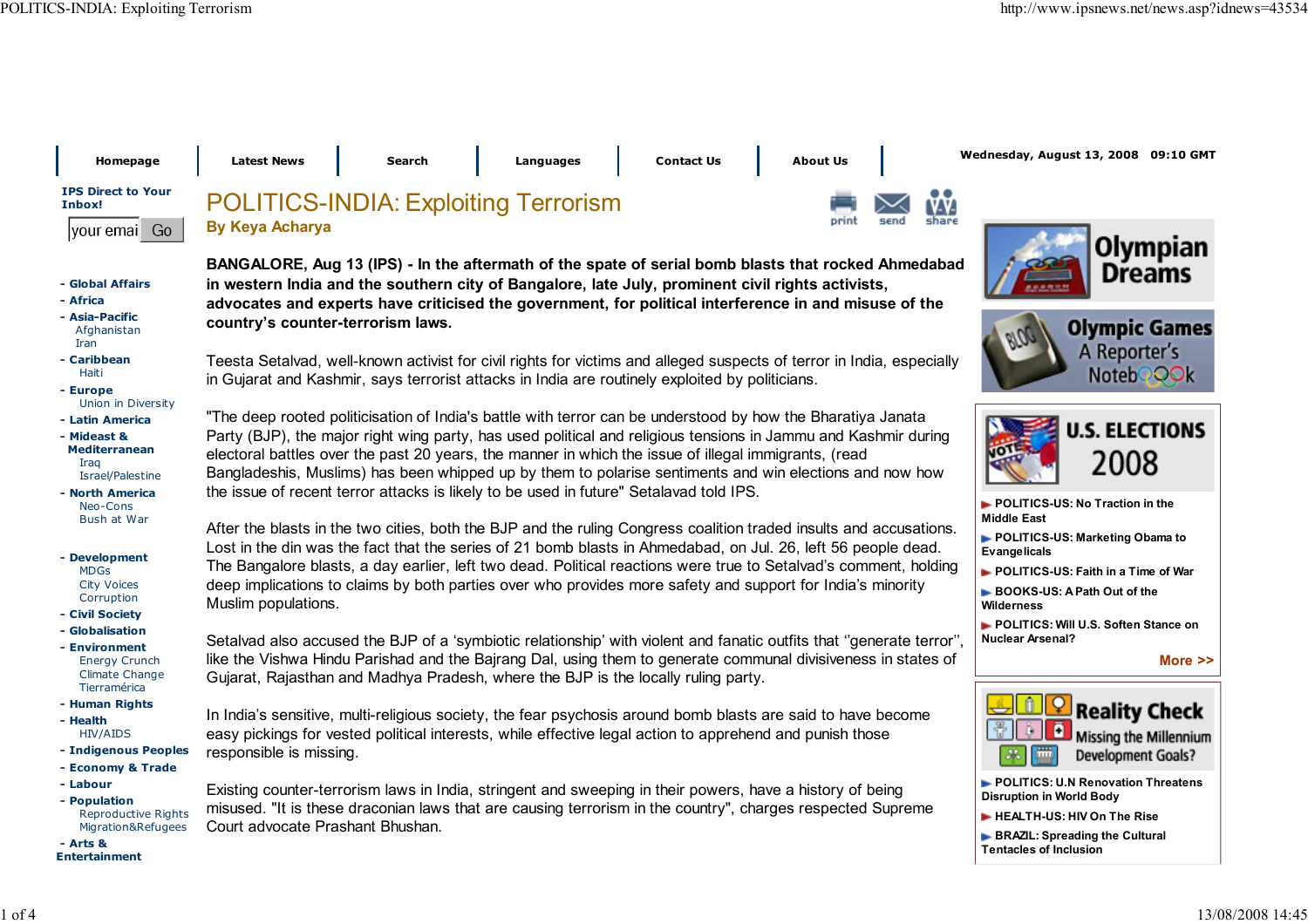| - Education<br>- ExPress Freedom<br>- Columns | India's first counter-terrorism law, the Terrorist and Disruptive Activities (Prevention) Act, 1985 (TADA),<br>detained 59,509 people without charges and managed to convict just 725 of those held. The overwhelming<br>majority of TADA detainees belonged to religious minorities, mainly Muslims.                                                                                                                                                                                                 | TRADE: Malawi Still Hopeful That<br><b>Investment Will Come</b>           |
|-----------------------------------------------|-------------------------------------------------------------------------------------------------------------------------------------------------------------------------------------------------------------------------------------------------------------------------------------------------------------------------------------------------------------------------------------------------------------------------------------------------------------------------------------------------------|---------------------------------------------------------------------------|
| - In Focus                                    |                                                                                                                                                                                                                                                                                                                                                                                                                                                                                                       | TRADE-WEST AFRICA: Overfishing<br><b>Linked to Food Crisis, Migration</b> |
| - Readers' Opinions<br>- Email News           | TADA was also controversially used to harass journalists and extorted confessions amongst other misuses.                                                                                                                                                                                                                                                                                                                                                                                              | HEALTH-UGANDA: Fight Against AIDS<br>Faltering?                           |
| <mark>ज</mark> ो What is RSS?                 | TADA subsequently collapsed in the face of several arbitrary cases, amidst opposition by the BJP in 1995                                                                                                                                                                                                                                                                                                                                                                                              | HEALTH: AIDS Meet - Fine Words, Few<br><b>Concrete Actions</b>            |
|                                               | which then went on to create yet another harsh law in its place, the Prevention of Terrorism Act (POTA) 2002.<br>This too was flagrantly misused because of its similarity to TADA's sweeping police powers.                                                                                                                                                                                                                                                                                          | ► Q&A: "Latin America Needs a Regional<br><b>Agenda</b> " on AIDS Funding |
| <b>LANGUAGES</b>                              |                                                                                                                                                                                                                                                                                                                                                                                                                                                                                                       | DEVELOPMENT-TOGO: High Cost of<br><b>Living Exacerbated By Floods</b>     |
| <b>ENGLISH</b><br><b>ESPAÑOL</b>              | Controversial and high-profile cases under POTA have involved an academic and two opposition party<br>politicians, both subsequently acquitted for lack of evidence.                                                                                                                                                                                                                                                                                                                                  | TRADE-AFRICA: New Technology to<br>Sever Timber's Link to Conflict?       |
| <b>FRANÇAIS</b>                               |                                                                                                                                                                                                                                                                                                                                                                                                                                                                                                       | More $\ge$                                                                |
| <b>ARABIC</b>                                 | The highest number of POTA cases were registered not in Kashmir or the northeastern states where armed<br>insurgencies were active, but in the central Indian, tribal-dominated State of Jharkand, where POTA arrests<br>included, a 12-year old boy and an 84-year-old man. In Gujarat, barring one individual, all POTA detainees<br>were Muslim and most arrests by the earlier law, TADA, were made in this state which had no record of<br>terrorism till the brutal Hindu-Muslim riots in 2002. |                                                                           |
| <b>DEUTSCH</b>                                |                                                                                                                                                                                                                                                                                                                                                                                                                                                                                                       |                                                                           |
| <b>ITALIANO</b>                               |                                                                                                                                                                                                                                                                                                                                                                                                                                                                                                       | Digg This Story!                                                          |
| <b>JAPANESE</b>                               |                                                                                                                                                                                                                                                                                                                                                                                                                                                                                                       | <b>Share this story</b>                                                   |
| <b>NEDERLANDS</b>                             | Advocate Bhushan says the large-scale misuse of both TADA and POTA, especially in Gujarat have 'turned                                                                                                                                                                                                                                                                                                                                                                                                | $\overline{\phantom{a}}$ del.icio.us                                      |
| <b>PORTUGUÊS</b>                              | normal people into terrorists'. "If police officers kill innocent people in fake encounters and if this and other<br>misuse happens on a large scale, then the inevitable consequence of that is to turn ordinary people into<br>terrorists", Bhushan told IPS.                                                                                                                                                                                                                                       | <b>≹</b> newsvine                                                         |
| <b>SUOMI</b><br><b>SVENSKA</b>                |                                                                                                                                                                                                                                                                                                                                                                                                                                                                                                       | pereddit                                                                  |
| <b>SWAHILI</b>                                | Bhushan points to Iraq as an illustrative international example, where stringent laws and total control by the<br>military 'without any accountability' have aggravated its citizens so much that it is now the 'worse-affected<br>terrorism-country in the world'.                                                                                                                                                                                                                                   | <b>SU</b> StumbleUpon                                                     |
| <b>TÜRKÇE</b>                                 |                                                                                                                                                                                                                                                                                                                                                                                                                                                                                                       | YAHOO! My Web                                                             |
|                                               |                                                                                                                                                                                                                                                                                                                                                                                                                                                                                                       | <b>CIRSS FEED 图 Y7 射</b>                                                  |
|                                               | In Tamil Nadu, POTA was used as a political weapon for arresting opposition politician, Vaiko (one name) for<br>his praise of the Sri Lankan 'Tamil Tiger' rebels, while in the northern State of Uttar Pradesh it was used against<br>dalits, the lowest group in India's social rung.                                                                                                                                                                                                               | <b>ADVERTISEMENT</b>                                                      |
|                                               | Though POTA too has now been annulled, India's Unlawful Activities Prevention Act (UAPA), amended in 2004<br>is now, yet again, being misused by the authorities in their bid to apprehend the culprits of the Bangalore and<br>Ahmedabad blasts, charged by the government as being members of the banned Students Islamic Movement<br>of India (SIMI).                                                                                                                                              |                                                                           |
|                                               | Last fortnight, a Delhi High Court special tribunal outlawed the government's banning of SIMI, on grounds of<br>insufficient clinching evidence of the organisation's current terrorist actitivites. India's Home Ministry has since<br>obtained a Supreme Court time-bound stay on the tribunal's judgement to produce concrete evidence of SIMI's<br>terrorist-activities by September 2008.                                                                                                        |                                                                           |
|                                               |                                                                                                                                                                                                                                                                                                                                                                                                                                                                                                       |                                                                           |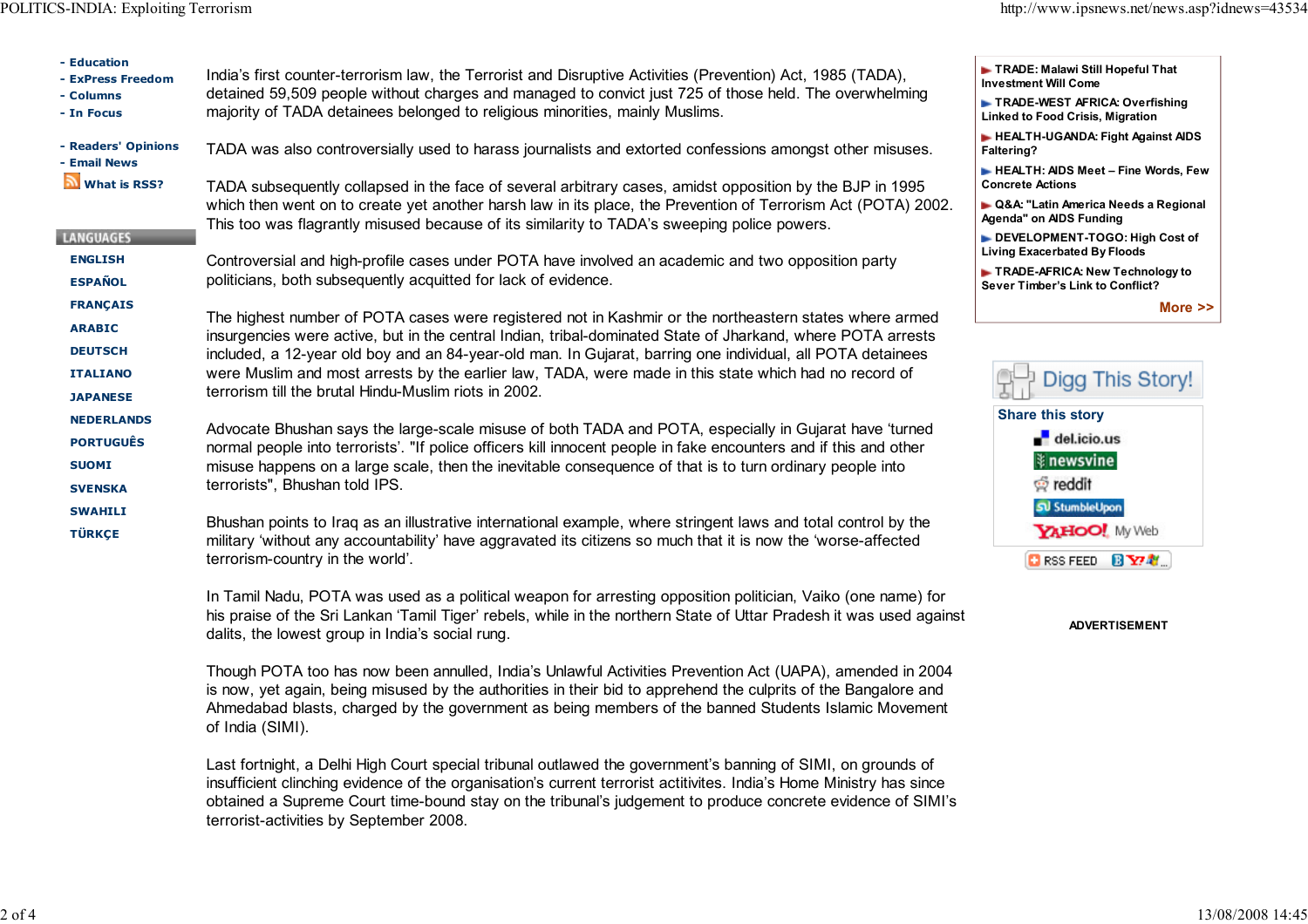

A former Indian anti-terrorism squad chief, K.P.S. Raghuvanshi, has been reported saying that SIMI executes jobs for the Lashkar-e-Toiba, a militant organisation based in Pakistan, but the government has not been able toback that charge with solid evidence in several terror cases in recent years.

"I don't think any law will have the slightest effect on curbing terrorism,'' Maja Daruwala, director of the Commonwealth Human Rights Initiative in India, told IPS, " Not unless the entire network of agencies involved inpreventing, investigating and apprehending terrorism is substantially improved. "

IPS MobileText Only

Given that the Indian police have practically no training in forensics, are currently more adept at VIP (very important people) security than scientific investigation and have just one central forensic laboratory in India, thepossibility of good investigation seems remote.

"If the average policing is anything to go by, the police depend mostly on tip-offs, they appear to have no othermeans at their disposal,'' says Daruwala.

Daruwala says the police need to be " de-politicised, held to a professional standard and given internal management systems that are run on competent technology and skills, not on patronage''. "The deeprootedpoliticisation of India's intelligence agencies in all blasts investigations has succeeded in investigations notleading to the guilty", says Setalvad.

Unfortunately for India, says Daruwala, there is 'arrant disregard' of good suggestions by politicians andbureaucrats alike who use the police force as a 'tool for wielding power'.

Daruwala says as many as seven Supreme Court recommendations on institutional reform in the police sectorhave either been diluted or 'subverted' by the relevant authorities.

All three experts, Daruwala, Setalvad and Bhushan say that India needs to urgently address the root cause ofterrorism.

Daruwala thinks the system has to get streamlined so that ordinary people get quick, efficient justice. " Weneed change right down to the core", commented Daruwala.

(END/2008)

Send your comments to the editor

**Features and benefits** 

• Up to 360 dayscoverage. **Extend** it online.

**• Cashless** hospitalisation worldwide.

• Lightning fast claim settlements.

• Covers pre-existing disease under life threatening condition.

> **To travel** carefree

**Book Online Now!** Get Instant Insurance in 5 min

**AICICI CLombard Travel Insurance** 

A D V E R T I S E M E N T